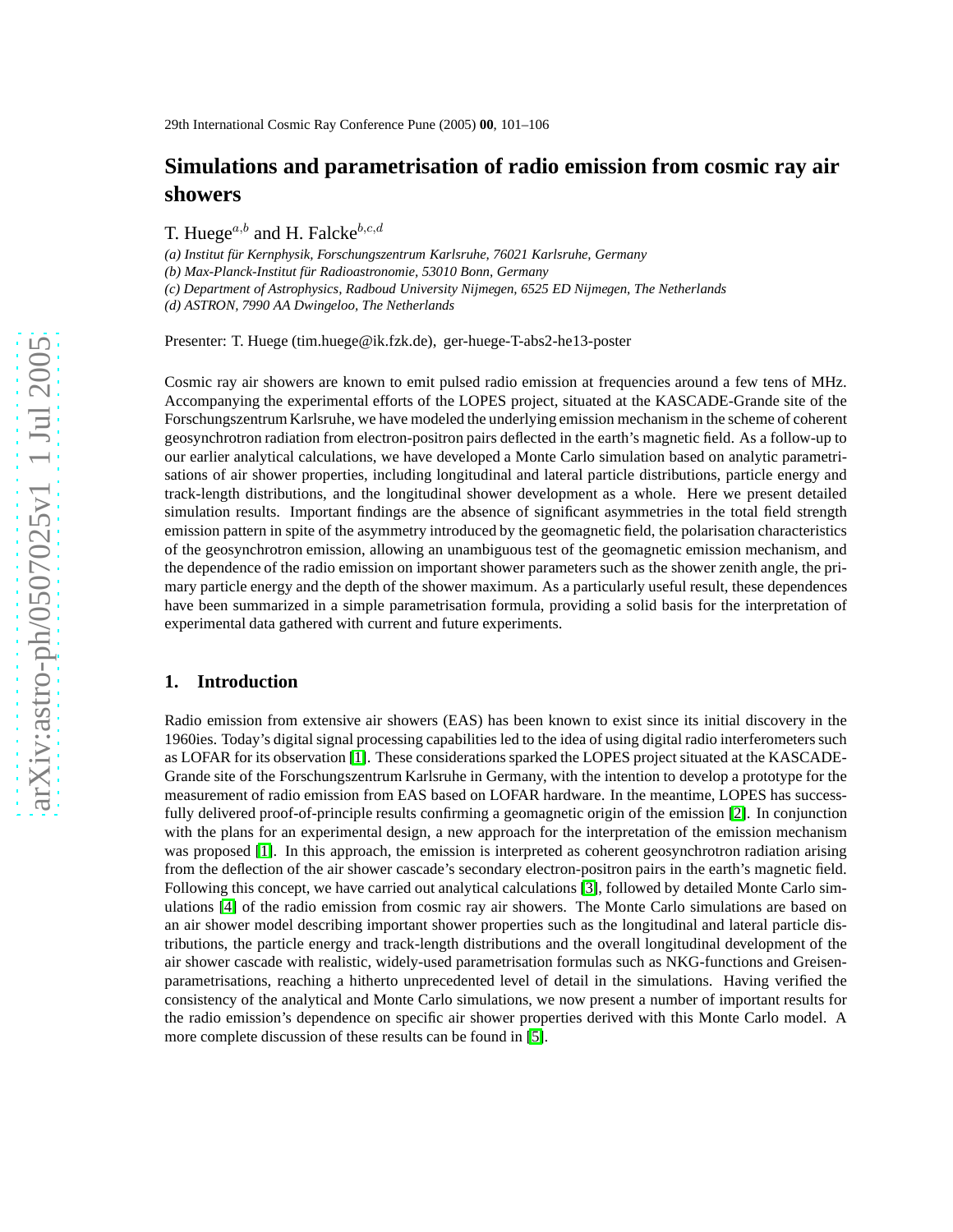#### 2 *T. Huege and H. Falcke*

### **2. Discussion**

To illustrate general radio emission properties, it is useful to first have a look at a very simple configuration, a vertical  $10^{17}$  eV air shower. The magnetic field throughout this work is adopted as the one present in Central Europe, i.e., 70° inclined with a strength of 0.5 Gauss. Two very important characteristics of the radio emission from EAS are its spatial emission pattern and its frequency spectrum on the ground, shown in figure [1.](#page-2-0) The total field strength emission pattern depicted in the left panel is remarkably circular. This is by no means selfevident, because the deflection of electrons and positrons is always directed in the east-west direction, making the emission of geosynchrotron radiation itself a highly asymmetrical process. The weakness of the asymmetry in the total field strength emission pattern is mainly due to the superior number of short particle tracks, which are much more numerous than long particle tracks that would lead to significant asymmetries.

The right panel of figure [1](#page-2-0) shows the frequency spectra emitted by the vertical air shower as observed at various distances from the shower centre to the north. It is clear that the spectra cut off quickly to high frequencies, and measurements should thus concentrate on low frequencies if allowed by the noise background. The spectral cutoff is caused by the loss of coherence once the wavelength of the emission becomes comparable to or smaller than the thickness of the air shower disk. The effect becomes more dramatic when one goes to higher distances due to projection effects enlarging the apparent thickness of the disk. At high frequencies, especially far away from the shower centre, one enters the incoherent regime and the Monte Carlo simulations show an unphysical seeming, rapidly alternating series of interference minima and maxima. These are an artifact of the total homogeneity of the particle distributions in the simulated showers. To make statements about the emission levels in the incoherent regime (which could well be of measurable strength), one therefore needs a better air shower model, as is currently being implemented in the Monte Carlo code [\[6\]](#page-3-5) using particle distributions derived from CORSIKA [\[7\]](#page-3-6) simulations.

The picture changes when one looks at an inclined air shower. Figure [2](#page-2-1) shows again the total field strength emission pattern and the frequency spectra, but now for the radio emission from a  $10^{17}$  eV air shower with 45° zenith angle coming from the south. Comparing the emission pattern with that of figure [1,](#page-2-0) one immediately notices a strong projection effect, elongating the pattern along the shower axis. Apart from this intuitive projection effect, the pattern also generally gets broader, even in the direction perpendicular to the shower axis. This is a consequence of the shower maximum's much larger spatial distance to the observer for an inclined shower as compared with a vertical shower. (The same effect arises when varying the depth of shower maximum for a fixed air shower geometry [\[5\]](#page-3-4).) Their much broader emission pattern thus makes inclined showers a specifically suitable target for observations of the radio emission from EAS, see also [\[8\]](#page-3-7) and [\[9\]](#page-3-8). Comparing the frequency spectra of the inclined shower (right panel of figure [2\)](#page-2-1) with those of the vertical shower (right panel of figure [1\)](#page-2-0) demonstrates a similar effect. For the inclined air shower, the emission stays coherent up to much higher distances from the shower centre, again allowing much easier detection of inclined showers compared with vertical showers.

A more quantitative view of the air shower inclination's effects on the emission pattern is given in the left panel of figure [3.](#page-3-9) It shows the 10 MHz electric field strength as a function of radial distance to the north of the shower centre (i.e., cuts through the emission pattern along the shower axis). While the effect is only minimal up to ∼ 15–20°, the pattern becomes much more elongated and broader at zenith angles greater than ~ 30°.

Another very important result of the simulations are the polarisation characteristics of the emission. While the total field strength emission pattern only exhibits a very subtle dependence on the magnetic field direction, separate measurements of the north-south and east-west polarisation components should show a significant dependence on the shower azimuth angle relative to the magnetic field. The simulations predict that the emission is predominantly linearly polarised. The right panel of figure [3](#page-3-9) shows a blow-up of the total field strength emission pattern of the 45° inclined air shower. Overlaid are indicators denoting the ratio of east-west to north-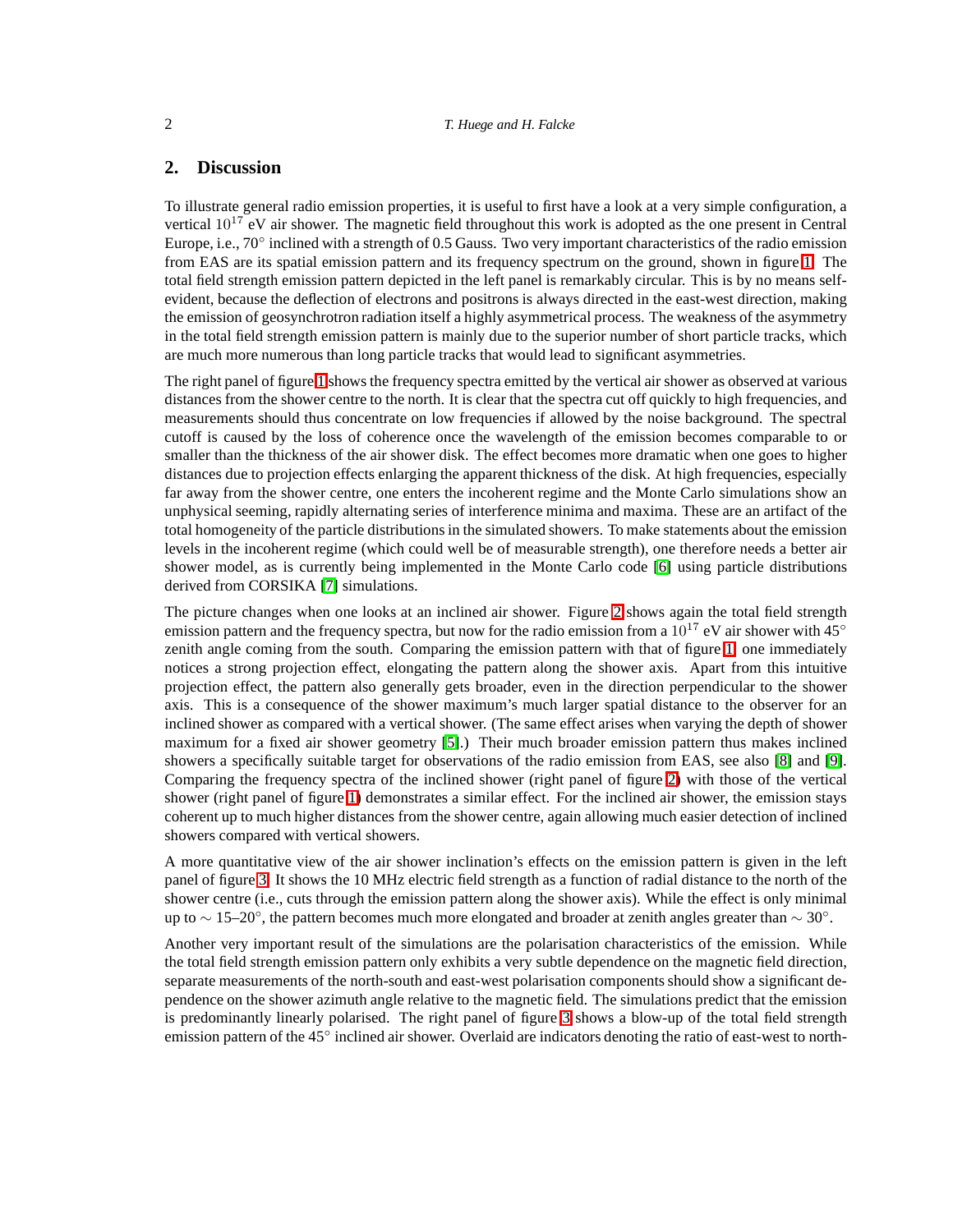

<span id="page-2-0"></span>**Figure 1.** 10 MHz radio emission from a vertical  $10^{17}$  eV air shower. Left: Total field strength emission pattern. Right: Frequency spectra at (from top to bottom) 20 m, 140 m, 260 m, 380 m and 500 m north of the shower centre.



<span id="page-2-1"></span>**Figure 2.** 10 MHz radio emission from a 45<sup>°</sup> inclined 10<sup>17</sup> eV air shower. Left: Total field strength emission pattern. Right: Frequency spectra at (from top to bottom) 20 m, 140 m, 260 m, 380 m and 500 m north of the shower centre.

south polarisation. (Horizontal indicators denote pure east-west polarisation, vertical ones pure north-south polarisation.) The figure demonstrates that close to the shower centre, the emission is predominantly polarised in the direction perpendicular to the magnetic field and shower axis, which was also a result of the analytic calculations [\[3\]](#page-3-2) and historical works investigating a geomagnetic emission mechanism. For other possible radio emission mechanisms such as Askaryan-type Cerenkov radiation which plays a dominant role in dense media, the expected polarisation characteristics are different. Linear polarisation measurements, as are possible with LOPES, can thus verify the geomagnetic origin of the emission in a very direct way.

The simulations also confirm the expected linear scaling of the electric field amplitudes with the primary particle energy, as long as one observes in the coherent regime, where the emission from all individual particles adds up coherently and thus scales linearly with particle number. Some deviations from the linear scaling arise through the additional effect that higher energy showers on average penetrate deeper into the atmosphere than lower energy ones. The overall effect is demonstrated again in [\[5\]](#page-3-4).